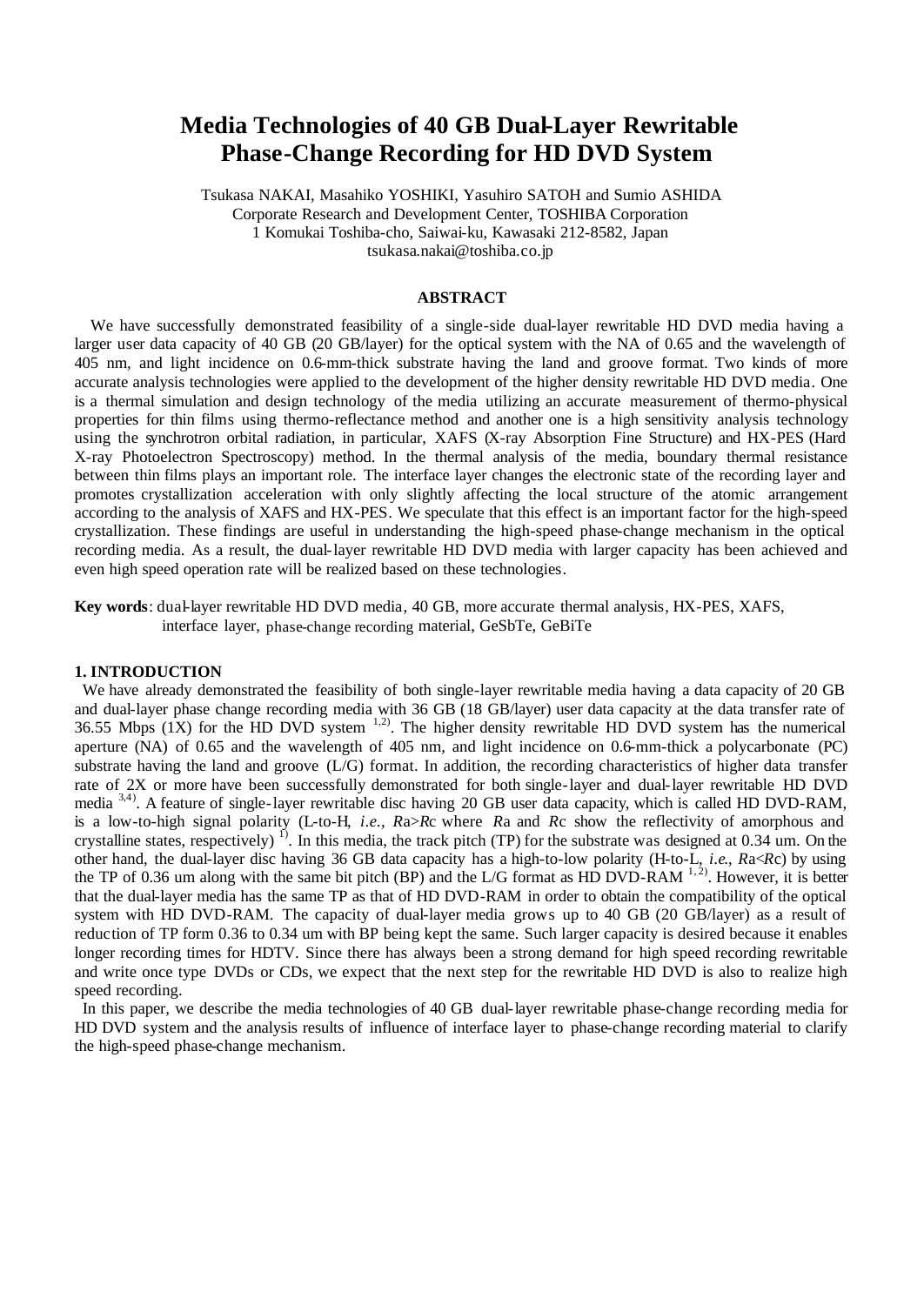## **2. FILM STRUCTURE AND THERMAL ANALYSIS**

#### **2.1. DESIGN OF FILM STRUCTURE**

Figure 1 shows the cross sectional view of the dual-layer rewritable HD DVD media. The substrates used in this study were 0.6-mm-thick PC substrates having the L/G format. Layer 0 (L0) has seven films and Layer 1 (L1) has six<br>films. The dual layer media with 40 GB has the H to I

films. The dual-layer media with 40 GB has the H-to-L polarity similar to the media with 36 GB. For L0, less than 10-nm-thick recording film and about 10-nm-thick Ag alloy were adopted in order to obtain transmittance of more than 50 %. In addition, an oxide material without optical absorption as the interface layer to enhance erasability (ER) of the media was used and located on both sides of the recording film. We adopted a GeTe rich GeTe-Sb<sub>2</sub>Te<sub>3</sub> (GeSbTe : GST) pseudo-binary alloy as the recording layer at data transfer rate of 1X. For a high-speed phase-change recording material a GeTe rich GeTe-B $i_2$ Te<sub>3</sub> (GeBiTe : GBT) pseudo-binary alloy was applied instead of GST in the media, because the crystallization speed of GBT is higher than that of  $GST^{3,4}$ . GBT is a system in which Sb of GST was completely substituted with Bi.





# **2.2. CONDITIONS OF THERMAL ANALYSIS OF THE MEDIA**

More accurate thermal simulation technology, which includes accurate measurement of thermo-physical properties for thin films using pico-second thermo-reflectance method  $5-7$ ), was used for the design of film stack together with optical one in this study, in order to avoid cross-erase (XE) problem. Three dimensional and non steady-state heat conduction equations were solved numerically based on finite element method (FEM). Initial and boundary temperatures of analyzed model were assumed 25 . In the analysis of the media, boundary thermal resistance between thin films and accurate thermo-physical properties for thin films play important roles for accurate estimation for temperature distribution of the media, because it is difficult to measure thermal properties of thin films having the thickness of the order of ten nanometers used for the media. Thermal analysis of the media have been carried out on both land and groove and both L0 and L1 having the TP from 0.4 to 0.32 um. Simulation conditions were assumed similar to actual recording conditions of the media as summarized in Table I. The moving direction of the media is perpendicular to text plane in Fig. 1. We assumed that the linear velocity of the disc rotation is 5.6 m/s as well as actual media with data transfer rate of 1X, and the distribution of heat source is Gaussian as laser beam intensity on the recording film. The laser irradiation pattern during the amorphous mark writing process assumed two monotone patterns, short marks (3T), and long marks (9T) as typical cases. Both 3T and 9T write strategies using multi pulse trains shown in Fig. 2 were used for each numerical calculation. The spatial temperature distributions at the highest temperature in the media were compared with several conditions. Those are instants when the temperatures of recording layers reach the maximum temperature at each condition. It is the moment that the last pulse is turned off in each case.

Table I. Summarization of calculation model used for thermal analysis.

| Method                            | FEM(3-D, non steady-state)        |  |  |
|-----------------------------------|-----------------------------------|--|--|
| Laser spot and heat source        | Gaussian                          |  |  |
| Linear velocity                   | 5.6 m/s (the disc rotation), $1X$ |  |  |
| Initial and boundary temperatures | 25                                |  |  |
| TP                                | $0.4, 0.36, 0.34, 0.32$ um        |  |  |
| Layer                             | L <sub>0</sub> , L <sub>1</sub>   |  |  |
| Track                             | Land, Groove                      |  |  |
| Mark length                       | 3T (Short mark), 9T (Long mark)   |  |  |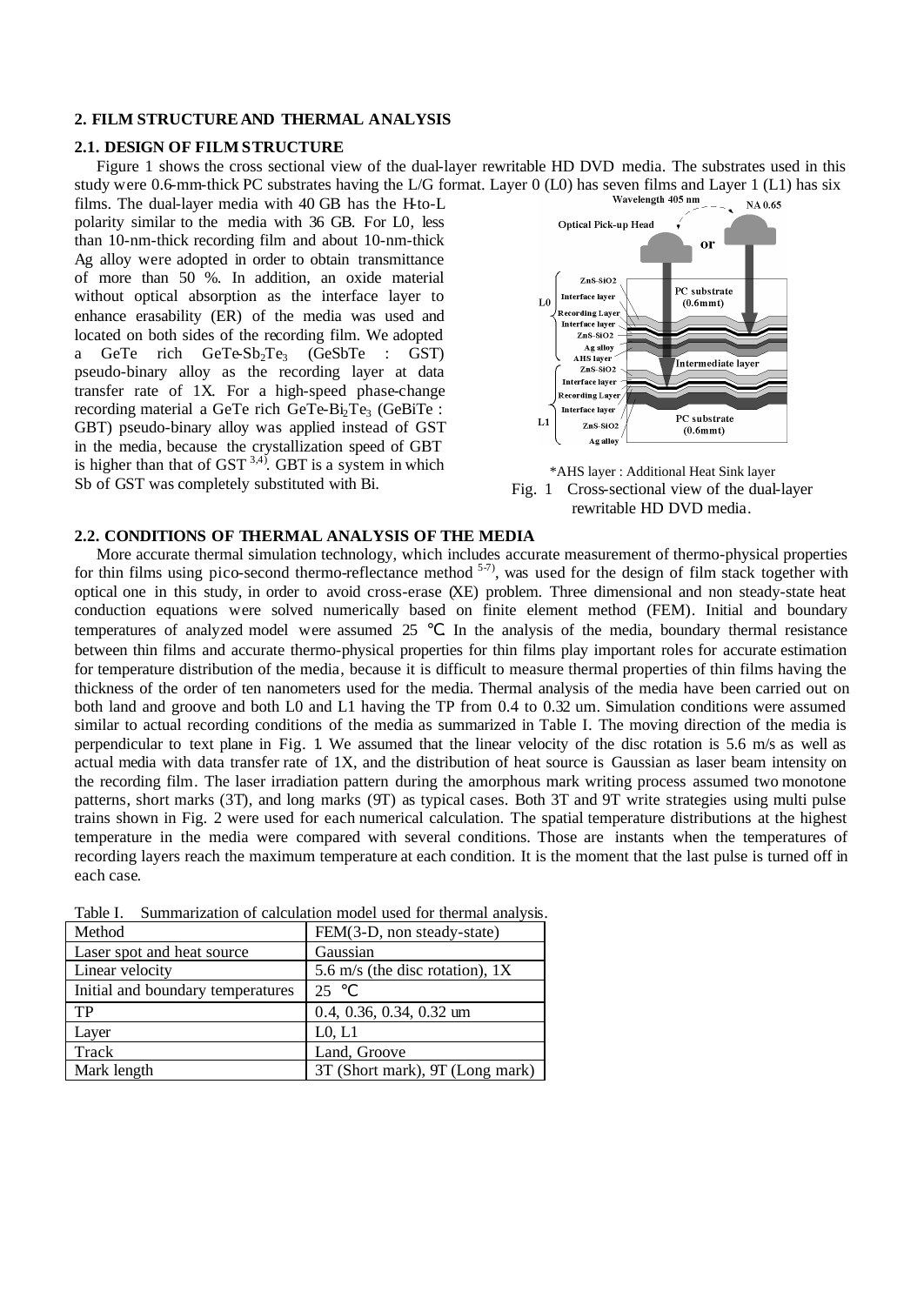# **2.3. THERMAL DESIGN OF HIGH DENSITY DUAL-LAYER REWRITABLE HD DVD MEDIA**

Figure 3 shows the results of L0 and L1 with TP of 0.34 um exposed to 9T strategy at land track, for example. The temperature on the edge of the track which is adjacent to the recorded track was obtained from such calculations. The relation of the temperature and TP for both land and groove and for both L0 and L1 was shown in Fig. 4. The temperatures of the nearest-neighbor track edge with TP of 0.34 um do not rise up more than the crystallization temperature (Tc) of the recording layer for all conditions. The Tc of GST that we used is about 180 . This result suggests that the media with TP of 0.34 um, the dual-layer media with 40 GB, is possible from the viewpoint of thermal design. The temperature of adjacent track with TP of 0.36 um or more is suppressed below the Tc of our recording film. Moreover, the temperature of adjacent track with TP of 0.32 um does not increase up to the Tc of ours. It is expected that the optimization of the film design or using another recording material with higher Tc enables higher density media. This result gave us the motive for developing the high density media. So, we tried to improve the capacity for dual-layer rewritable HD DVD media.



Fig. 3 Temperature distributions of the L0 and L1 having the TP of 0.34 um illuminated 3T mark on land track.



Fig. 4 The relation of the temperature and TP both land and groove and both L0 and L1.

#### **3. EXPERIMENTS**

## **3.1. FABRICATION AND EVALUATION CONDITIONS OF THE 40GB DUAL LAYER MEDIA**

We fabricated the dual-layer rewritable HD DVD media with 40 GB based on the above analysis and design. Film stacks of L0 and L1 were sputter-deposited individually on separate 0.6-mm-thick PC substrates by a manufacturing scale sputtering equipment (OCTAVA-II : Shibaura Mechatronics Corp). Two film stacks were bonded using the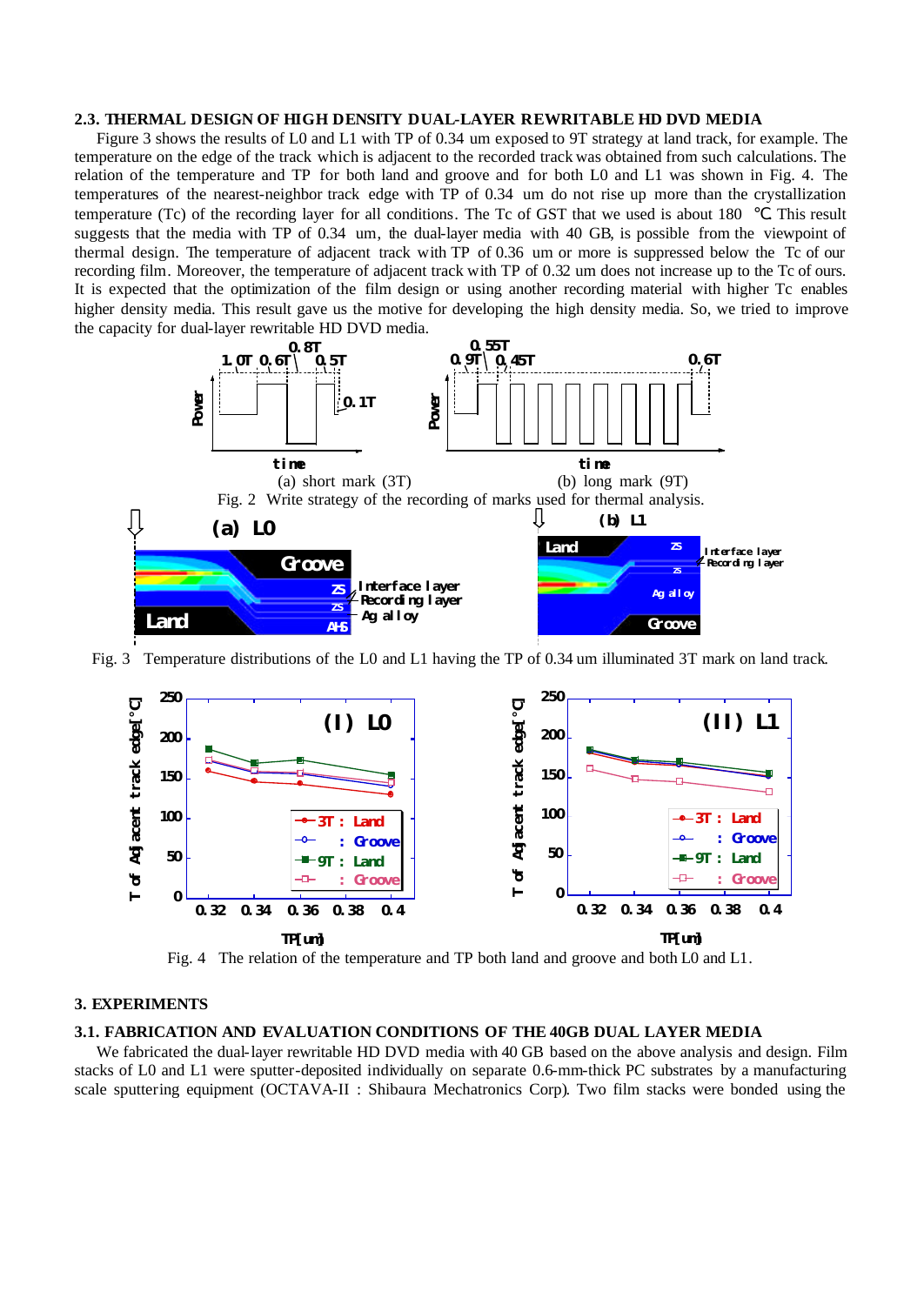ultraviolet curing (UV) resin with a bonding machine for DVD (Cielo : Shibaura Mechatronics Corp.), which is commercially available for the mass production of the current DVDs including DVD-9. This UV resin layer functions as an optical separation layer between two information layers.

The recording characteristic of the media was evaluated as shown in Table II. The same TP and BP as the recording condition of HD DVD-RAM are used for 40 GB. The format efficiency is assumed to be 83 %. The simulated bit error rates (SbER) and partial-response signal-to-noise ratio (PRSNR) were measured. These properties were evaluated on the track at the center after overwriting random data 10 times on neighboring 5 tracks, which means that the data includes cross-talk (XT) and XE.

| User capacity           | 40 GB (20 GB/layer)       |  |  |  |
|-------------------------|---------------------------|--|--|--|
| User transfer rate      | 36.55 Mbps (1X)           |  |  |  |
| Laser wavelength        | 405 nm                    |  |  |  |
| NA of objective lens    | 0.65                      |  |  |  |
| Thickness of substrate  | $0.6 \text{ mm}$          |  |  |  |
| Track pitch             | $0.34$ um (Land & Groove) |  |  |  |
| Data bit length         | $0.13$ um/bit             |  |  |  |
| Minimum mark length     | $0.173$ um                |  |  |  |
| Channel clock frequency | 64.8 MHz                  |  |  |  |
| Modulation code         | ETM $&$ RLL $(1,10)$      |  |  |  |
| Data detection method   | PR(1,2,2,2,1)ML           |  |  |  |

Table II. Recording conditions.

## **3.2. ANALYSIS OF HIGH-SPEED CRYSTALLIZATION MECHANISM**

High speed recording has always been a strong demand for storage devices. The phase-change recording material, interface layer material and interaction between them affect high speed phase-change for the media. To clarify interaction between phase-change recording material and interface layer is useful to find out the high-speed phase-change mechanism. On the other hand, we use even thinner phase-change recording material films of around 10 nm or less for rewritable HD DVD media. Physical properties are known to be different between the bulk and the thin film depending on the film thickness. Therefore we should understand the behavior of such thinner films. The HX-PES (Hard X-ray Photoelectron Spectroscopy)<sup>8-10)</sup> and XAFS (X-ray Absorption Fine Structure)<sup>11)</sup> were performed in order to analyze the influence of the interface layer to phase-change recording material for the chemical and electronic state in addition to the local structure, at BL47XU  $^{8-10)}$  and BL16B2 <sup>11)</sup> of SPring-8, Hyogo, Japan, respectively. The incident x-ray is generated by synchrotron orbital radiation for both experiments. Table III and IV are summaries of analysis equipments and conditions.

It is difficult to detect a detailed chemical state for samples having actual media structure using conventional x-ray photoelectron spectroscopy (XPS) since the etching process is required, because a main feature of XPS is surface sensitivity. The process which etches a cover layer has a possibility of breaking sample chemical state. The HX-PES has a larger probing depth than conventional laboratory XPS contrarily, thus it can detect the signal from the interface between films covered with other materials of samples having actual media structure on the PC substrate without an etching process. The energy of the hard x-ray for excitation was 8 keV and its incidence angle on the sample surface was 10 degrees. Photoelectrons were detected by R-4000 (Gamma-data Scienta) electron analyzer with the take-off-angle of 80 degrees. Samples having actual film structure like the L1, for HX-PES were prepared (i) with interface layers on both sides of the recording material and (ii) without an interface layer for comparison. These two samples are designed with almost the same reflectivity. The cross-sectional view of the sample is shown in Fig. 5. The structures are as the following:

 $ZnS-SiO<sub>2</sub>$  / Interface layer (IF) / GeBiTe/ Interface layer (IF) /  $ZnS-SiO<sub>2</sub>$  / Ag alloy / PC Sub. (i),

 $ZnS-SiO<sub>2</sub> / GeBiTe / ZnS-SiO<sub>2</sub> / Ag alloy / PC Sub.$  (ii).

We used the GBT film thickness 5 nm which is similar as in an actual media for HX-PES analysis. The interface layer we used is oxide based compounds with high crystallization acceleration function. Neither Ge, Te nor Bi are included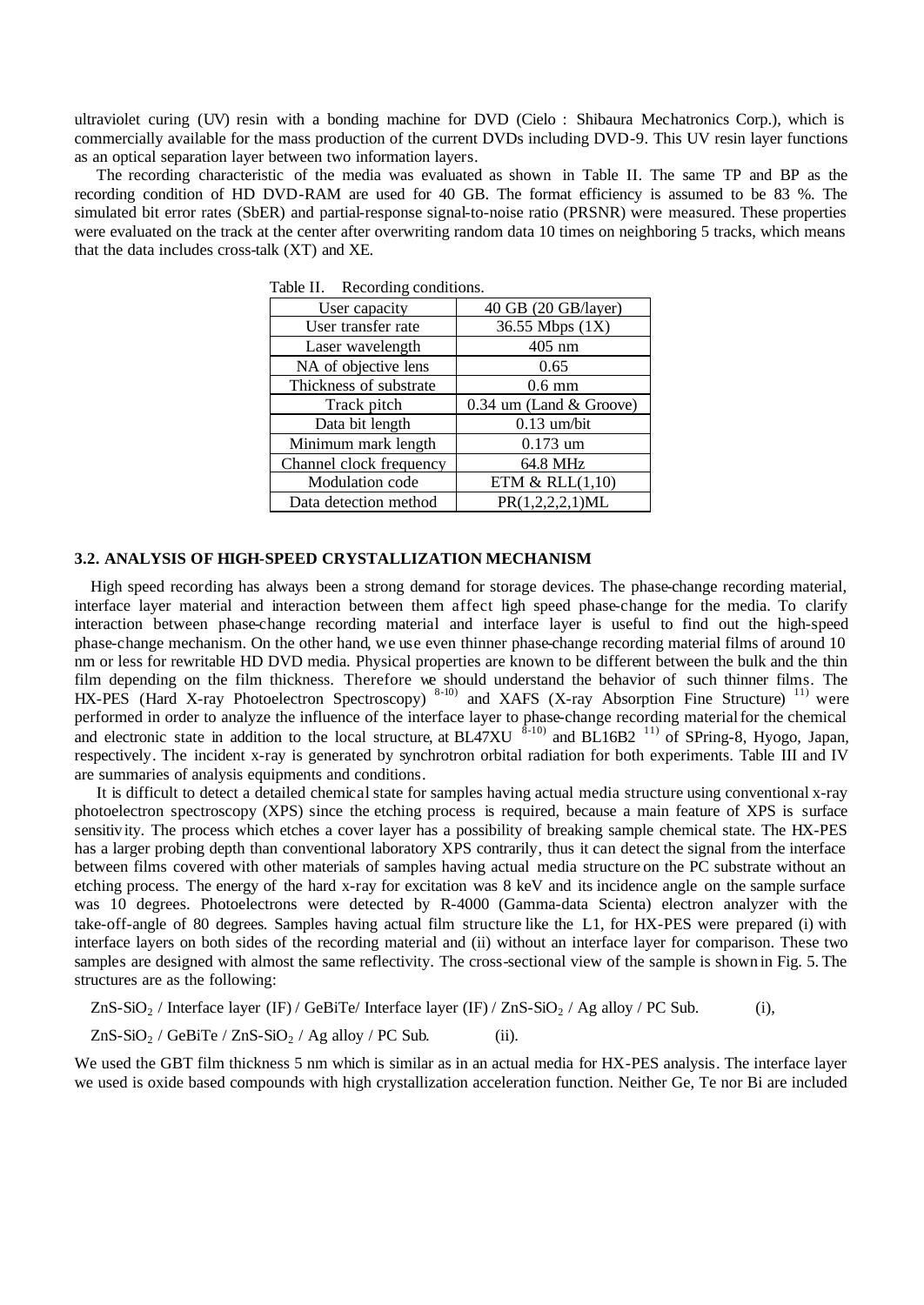in interface layers both HX-PES and XAFS. Along with a sample having an as-deposited amorphous recording film (Amo.), a sample with crystalline recording film (Cry.) was prepared. The recording film was crystallized using the same initialization equipment as is used for the initialization of rewritable HD DVDs. We made a peak survey for a wide binding energy range for the qualitative analysis before a detailed examination of each element and the electron density of states (DOS) for the valence band of the phase change recording material.

In the XAFS study, the fluorescence method was used since the object to analyze was a thin film. The incident angle of the x-ray to the sample was 30 degrees. A 7-element silicon drift detector (SDD : KETEK) was used as the x-ray detector. Distance between the sample and the SDD was set to 15 mm. The samples are analyzed without any prior processing, even without peeling off the PC substrates for XAFS. The absorption edge of Ge K-shell was used for the local structure analysis as the probe, because Ge is expected to be more dynamic than Bi and Te during the phase-change process <sup>12</sup>. The filter of  $Ga_2O_3$  having 6-um thickness was used between the sample and the SDD to get rid of scattered x-rays in order to use the band width of the SDD effectively. The actual media, semi-transparent L0, is used for XAFS as samples. Thickness of the recording layer is less than 10 nm. Samples were prepared (I) with interface layers on both sides of the recording material and (II) without an interface layer for comparison similar to HX-PES experiments. These two samples have almost same reflectivity. It should be noted that the L0 structure has the thinnest recording film and thus the analysis of the L1 and the single layer type media may be easier than that of the L0. The recording film we adopted is also the GBT alloy that can be applied for high-speed rewritable HD DVD media. Along with (a) Amo., and (b) Cry. samples, (c) a sample is used, on which amorphous marks (Mark trains) were recorded by using a disc tester DDU-1000 (Pulstec Industrial Co., LTD) with a 405 nm laser wavelength and 0.65 lens NA.

| The source of excitation X-ray          | SPring-8 BL47XU                                                                                                       |
|-----------------------------------------|-----------------------------------------------------------------------------------------------------------------------|
| Excitation energy h?                    | 7936.68 eV <sup>a)</sup>                                                                                              |
| Electron analyzer                       | R-4000 (Gamma-data Scienta)<br>Pass energy: 200 eV, Slit: curved 0.5 mm,<br>Lens mode: Transmission, $E = 0.3 eV^{b}$ |
| The incidence angle of excitation X-ray | 10 degrees                                                                                                            |
| Detection angle (take-off angle : TOA)  | 80 degrees                                                                                                            |

Table III. Analysis equipment and conditions for HX-PES

a) Calibration using Au  $4f_{7/2}$  peak. b) Estimation of Fermi edge profile of Au plate.

| Table IV. Analysis equipments and conditions for XAFS. |                                              |  |  |  |  |  |
|--------------------------------------------------------|----------------------------------------------|--|--|--|--|--|
| The source of excitation x-ray                         | SPring-8 BL-16B2, "SUNBEAM"                  |  |  |  |  |  |
| Beam shape and area                                    | $4 \text{ mm} x 4 \text{ mm}$                |  |  |  |  |  |
| The incident angle                                     | 30 degrees                                   |  |  |  |  |  |
| Distance between a sample and detectors                | $15 \text{ mm}$                              |  |  |  |  |  |
| The x-ray detector                                     | Silicon drift detector (SDD) with 7 elements |  |  |  |  |  |
| The filter for scattered x-rays                        | 6 um-thick $Ga2O3$                           |  |  |  |  |  |





Fig. 5 Cross-sectional view of the sample for HX-PES.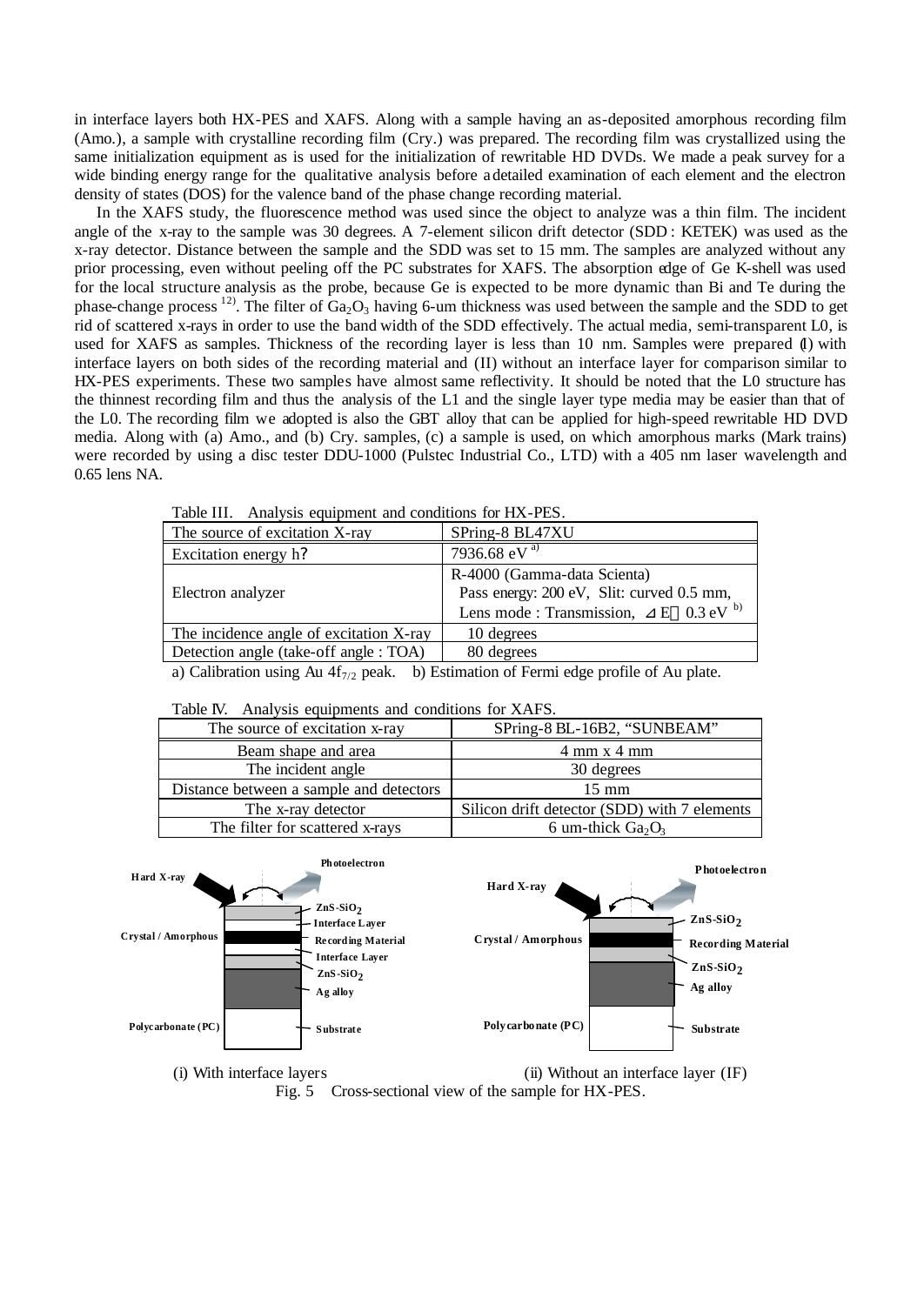## **4. RESULTS AND DISCUSSION**

#### **4.1. RECORDING CHARACTERISTICS OF THE 40GB DUAL LAYER MEDIA** 13)

We made a dual-layer disc for experiments and evaluated it. Table V shows the recording characteristics and optical properties of L0 and L1 of made dual-layer media, respectively. The enough recording characteristics of the SbER of less than  $5\times10^{-5}$  and the PRSNR of over 15 were successfully obtained for both land and groove of both L0 and L1. Our developed dual-layer media had sufficient reflectivity of over 4 % at crystalline state of both layers. The optimum write powers were under 13 mW though no high NA lens was used in the system. This result shows that the dual-layer disc has higher sensitivity. The enough power margins of about  $\pm$  10 % were obtained. The media shows both tangential and radial tilt margins of over  $\pm$  0.5 deg. for both land and groove of both L0 and L1. The tilt angle () is defined as the angle between incident and reflected lights on the disc as shown in Fig. 6. These margins are similar to 36 GB dual-layer disc<sup>2)</sup>. We believe that our developed dual-layer media is feasible for practical use.

Table V Recording charac teristics and Optical properties of the dual layer disc.

|                |              |              |              |              | Optical constants [%] |      |                            |       |
|----------------|--------------|--------------|--------------|--------------|-----------------------|------|----------------------------|-------|
| ∟ayer          | ∟and         |              | Groove       |              | State/Layer           |      |                            |       |
|                | <b>SbER</b>  | <b>PRSNR</b> | SbER         | <b>PRSNR</b> |                       | Rc   | <sub>1</sub> Transmittance | $Re*$ |
| $_{\text{L0}}$ | $.5x10^{-5}$ | 18.5         | $.5x10^{-5}$ | 19.3         | Crystalline state     | 5.9  | 49.4                       | 5.4   |
|                | $.1x10^{-6}$ | 20.9         | $.1x10^{-6}$ | 19.1         | Amorphous state       | L .4 | 51.2                       | .     |

\* These values were calculated using the transmittance of L0 and the reflectivity of L1.





Fig. 6. Definition of tilt angle in this study. Fig. 7 Crystal-state dependence of Ge and Te peak widths.

# **4.2. EFFECTOF INTERFACE LAYER TO HIGH-SPEED PHASE-CHANGE RECORDING MATERIAL**

Qualitative analysis results of HX-PES method for all samples showed that elements of the recording film, i.e., Ge, Bi and Te, beneath a ZnS-SiO<sub>2</sub> film were detectable in the sample near actual media structure nondestructively. Thus, we can analyze the detailed chemical and electronic states of the recording film using the sample near actual media structure using HX-PES method. No chemical-shift was detected. Figure 7 shows peak widths of Ge  $2p_{3/2}$  and Te  $3d_{5/2}$ for the Cry. and Amo. for GBT films with and without interface layers. These elements were chosen because GeTe rich composition was used. The Background signal was removed using the Shirley method <sup>14)</sup>. The Voigt function was used as the fitting function and peak widths were estimated. The peak width of photoelectron spectrum shows the binding state of each element of the sample. The peak widths of Amo. both with and without interface layers are broader than that of corresponding Cry. The peak width of Amo. with interface layers is narrower than that of Amo. without interface layers. On the other hand, the peak widths for Cry. film do not differ from each other regardless of whether the sample is with or without the interface layers. These results imply that the binding state of elements for Amo. recording film with interface layers is closer to Cry. than the Amo. films without interface layers.

Figure 8 shows the DOS for the valence band of GBT films of samples both with and without interface layers. The DOS for the Amo. without an interface layer is smaller than that of the Cry. The band-edge energy of the Amo. without an interface layer is lower by about 0.5 eV than that of the Cry. This leads to lower carrier density for electrical conduction of the Amo. than that of the Cry. and thus the higher electrical resistivity, which is consistent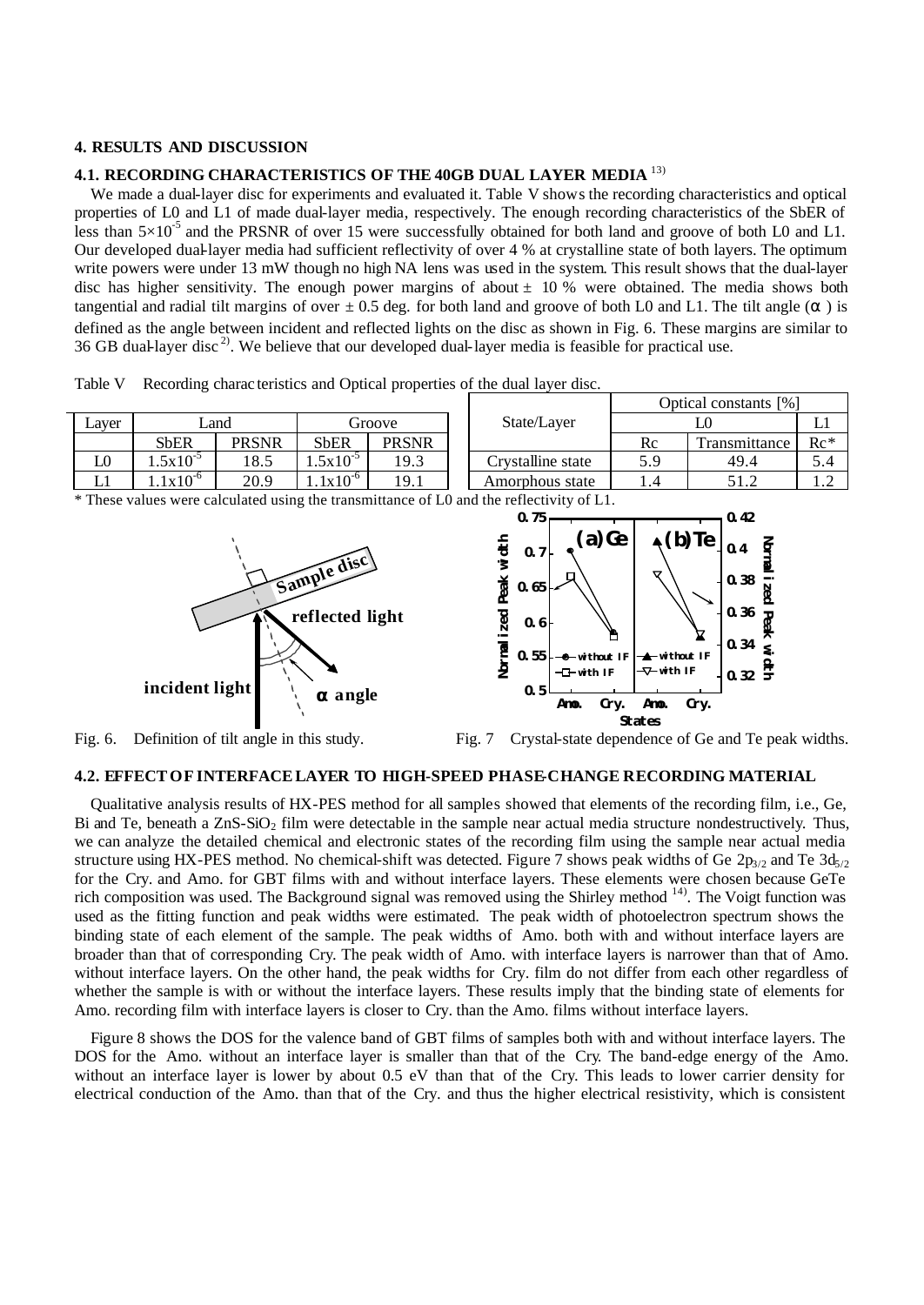with our experience. On the other hand, the DOS for the valence band and the band-edge energy of the Amo. of GBT with interface layers were almost same as that of the Cry., respectively. This result may lead to almost the same carrier density for electrical conduction for the Cry. as the Amo. It should be noted that  $ZnS$ ,  $SiO<sub>2</sub>$  and oxide interface layer materials are known as the electrical insulator and have the wide band gap, over 3 eV. On the other hand, the phase-change recording material used for the rewritable optical disc is known as the semiconductor with narrow band gap or semi-metal like material. The band top energies for the valence band of insulator materials are deeper than that of GBT and the excited conduction carrier from several insulators should be negligibly small. Therefore, these valence bands do not overlap in that of GBT. The change of DOS caused by the presence of the interface layers leading to similar DOS for both Amo. and Cry. is totally unexpected thus very interesting because the atomic arrangements should differ from each other. We speculate that these effects are a factor for the high-speed crystallization.



Fig. 8 Density of states (DOS) for the valence band of the phase-change recording film (GBT).

The XAFS signal and EXAFS (Extended X-ray Absorption Fine Structure) oscillation from the actual media nondestructively were obtained successfully for all states (*i.e.* (a) Amo., (b) Cry. and (c) Mark trains) of recording film both with and without an interface layer. We analyzed EXAFS to clarify the local structure of atomic arrangement in the GBT in more detail, especially about the influence of the interface layer. The magnitude of the Fourier transforms (TF) of the  $k^3$  (k) spectra of Amo. with and without interface layer are shown in Fig. 9. The k dependence of the phase shift and back-scattering amplitudes are ignored in this Fourier transformation. Therefore each peak in Fig. 9 shows little shorter distance than real interatomic distance. The peaks around  $2 - 3$  Å are related to the nearest-neighbor atoms around Ge. The interatomic distance, the coordination number, etc. are determined by least-squares fitting on the inverse-Fourier transformed spectra of the peaks in Fig. 9 with a correction for effect of the phase shift and the back-scattering based on the measured data. From this analysis, the peak in magnitude spectra around  $2 - 3$  Å of amorphous GBT with and without interface layers in Fig. 9 is assigned to the Ge and Te atoms as the nearest-neighbor of Ge atoms similar to GeTe<sup>15)</sup>. The interface layers influence slightly the local structure of the nearest-neighbor of Ge atoms in the recording material. The atomic distance did not depend on with or without interface layers. On the other hand, the coordination number varied weakly by the existence of interface layers. These results suggest that interface layers affect slightly the coordination number of the nearest-neighbor of Ge atoms in amorphous GBT although the atomic distance is not changed.



Fig. 9 FT experimental EXAFS spectra of Ge K-edge for GeBiTe.